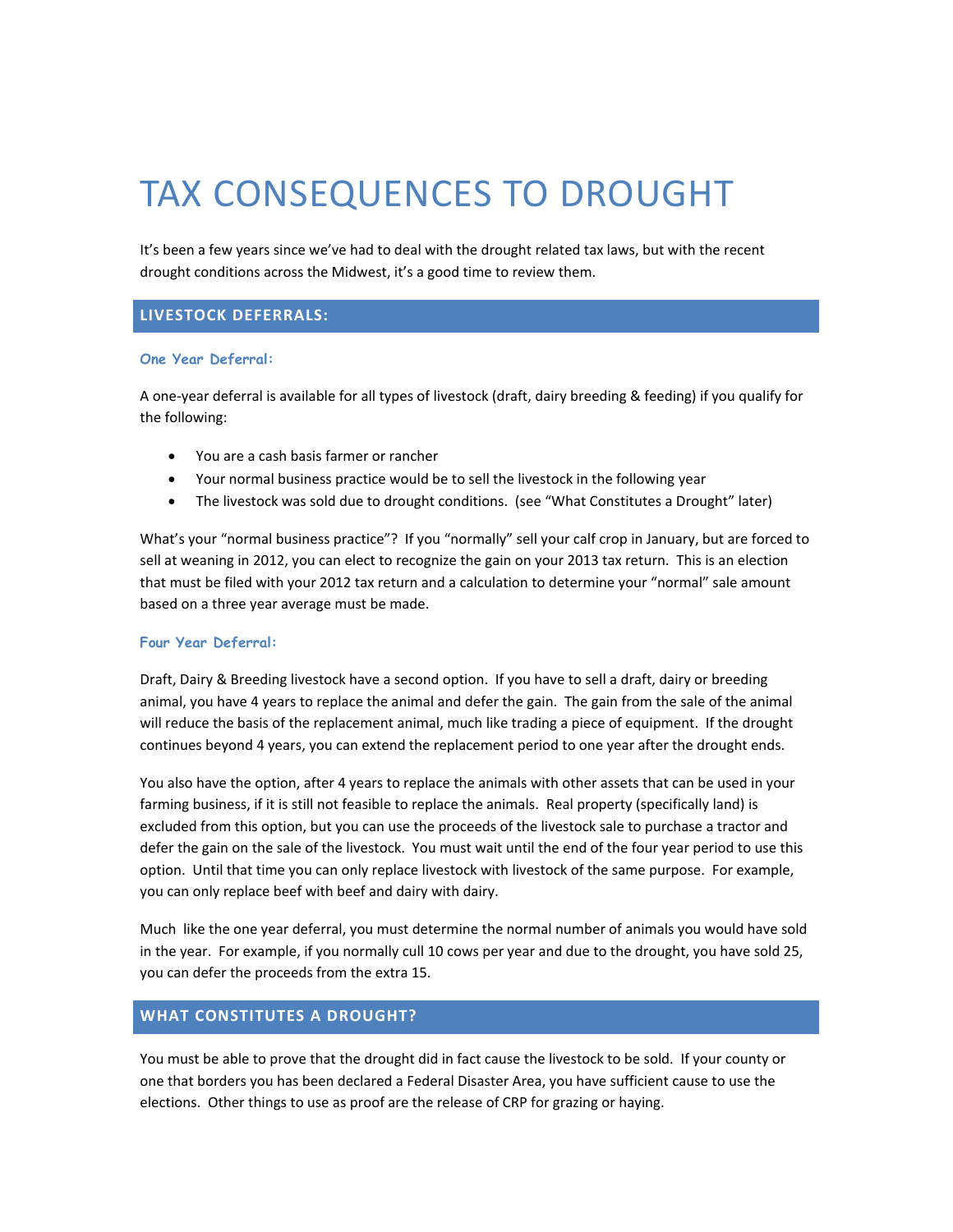## **OTHER CONSIDERATIONS**

Before you decide to go ahead with the deferral, there are several things you should consider. It may not be in your best interest to use either of these elections in 2012.

- 1. If you don't intend on replacing the breeding animals, or fail to get them replaced, the gain must be recognized in the year of sale. This means if you don't replace them, you will have to amend your 2012 tax return to report the income. If your tax plan for the year does not include that income, you may end up paying a higher rate than if you had planned to include the income in the first place.
- 2. Raised breeding livestock animals are subject to preferred capital gains rates of 0% or 15% at this time, depending on your regular income tax bracket. If you defer the income and replace them within the four year period, your basis in the new animals becomes significantly lower. This basis is the amount that you would be able to depreciate, which offsets self-employment as well as income taxes.

**For example:** You have 25 head of raised cows to sell at \$1,200 per head. Since they are raised, they have no basis and a gain of \$30,000 would be realized. If you recognize that gain in 2012, your tax would be \$1,500 (assuming 0% Federal and 5% State).

If you then purchased animals back in 2 years for the same \$30,000, you would have depreciation spread over 5 years (or be eligible for Section 179 Expense Election) that would offset \$30,000 of income and self‐employment taxes of \$10,590 (assuming 15% Federal Income tax, 5% State Income Tax and 15.3% Self‐Employment Taxes).

By recognizing the gain today and having the basis in the future, you would save \$9,090 in taxes over the time period.

If instead of recognizing the gain, you take the election to defer the \$30,000 gain, you pay no tax in 2012. You also will have \$0 basis (and therefore \$0 depreciation) when you replace the animals since you will take the \$30,000 purchase price minus the \$30,000 gain deferred.

3. The drought may have a negative effect on all your income in 2012 and the gain on the sale of the livestock may be needed this year to avoid showing a loss on the tax return.

#### **WHAT ABOUT CROPS?**

Crop Insurance due to any conditions works in a similar manner to the one‐year deferral for livestock. If you are a cash basis farmer, normally sell your crop in the following year, and receive payment for a crop loss, you may elect to defer that income to the following year.

There are a few caution areas:

 You must be careful with crop insurance payments from revenue loss as the tax law is very specific that only losses from crop damage can be deferred into the year following production.